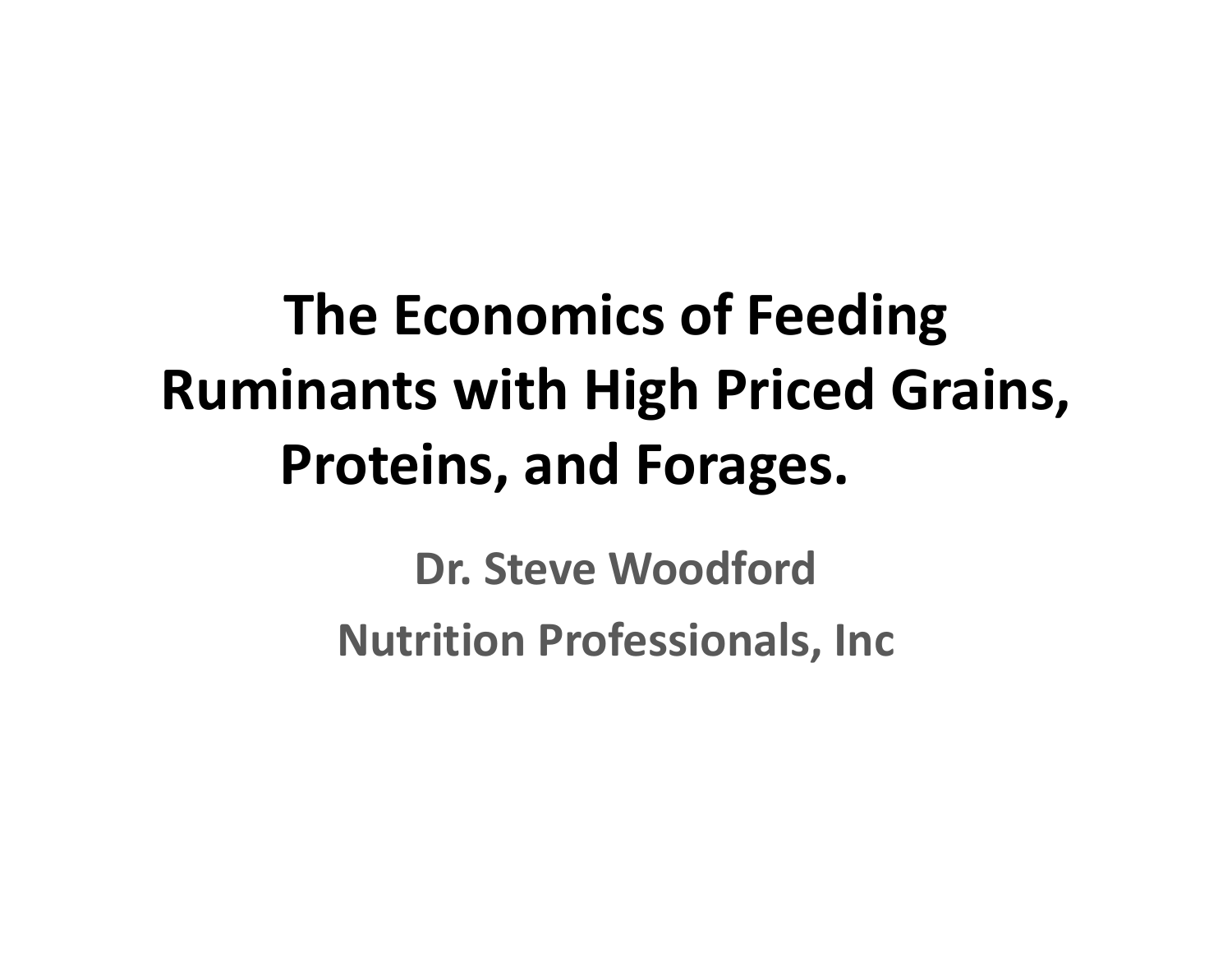### **Overview**

- **In these economic times, "deals" are fewer and the cost saving smaller.**
- **Best forage plan my not be decided by basic ration costs.**
- **Decisions may be much different for those that buy forage versus those that do not.**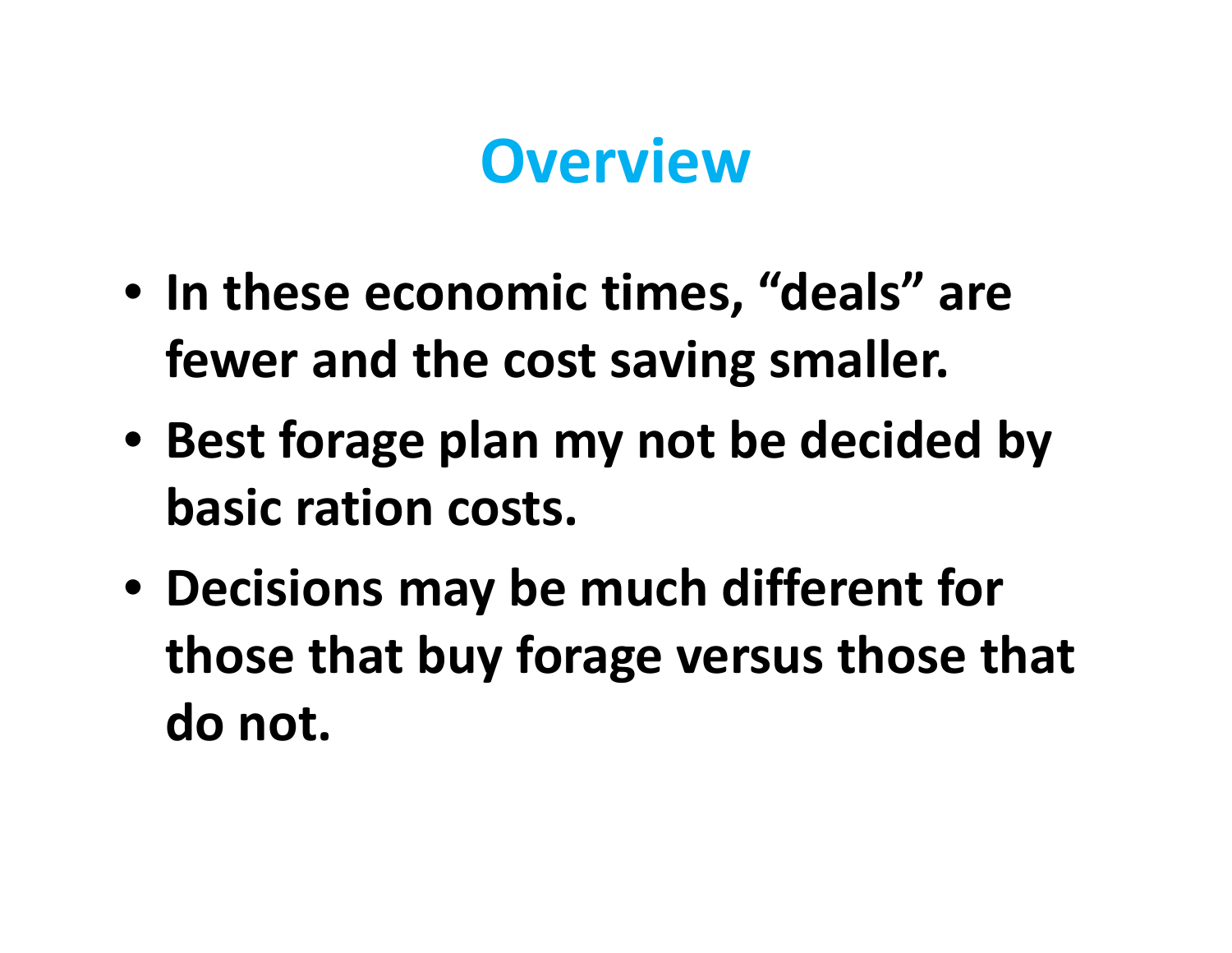# **Typical costs by byproduct**

|              | \$/ton | Ibs  | $\boldsymbol{\zeta}$ | Ibs  | $\left  \boldsymbol{\zeta} \right $ | Ibs  | $\boldsymbol{\zeta}$ |      |      | Ibs  | $\boldsymbol{\zeta}$ |
|--------------|--------|------|----------------------|------|-------------------------------------|------|----------------------|------|------|------|----------------------|
| Corn<br>sil  |        | 13   |                      | 14.5 |                                     | 15.9 |                      | 15.4 |      | 16.3 |                      |
| Alf          |        | 13   |                      | 14.4 |                                     | 15.9 |                      | 15.4 |      | 16.3 |                      |
| Corn         | 256    | 14.2 | 1.82                 | 15   | 1.92                                | 14.8 | 1.89                 | 12.2 | 1.56 | 16.2 | 2.07                 |
| <b>Dist</b>  | 255    | 11.7 | 1.48                 |      |                                     |      |                      |      |      |      |                      |
| Canola       | 348    |      |                      | 7.2  | 1.25                                |      |                      |      |      |      |                      |
| <b>CGF</b>   | 229    |      |                      |      |                                     |      |                      | 5    | 0.57 |      |                      |
| <b>SBM</b>   | 454    |      |                      |      |                                     | 4.9  | 1.11                 | 3.4  | 0.77 |      |                      |
| <b>Blood</b> | 1010   |      |                      |      |                                     |      |                      |      |      | 2.7  | 1.36                 |
|              |        |      |                      |      |                                     |      |                      |      |      |      |                      |
| total        |        |      | 3.30                 |      | 3.17                                |      | 3.00                 |      | 2.90 |      | 3.43                 |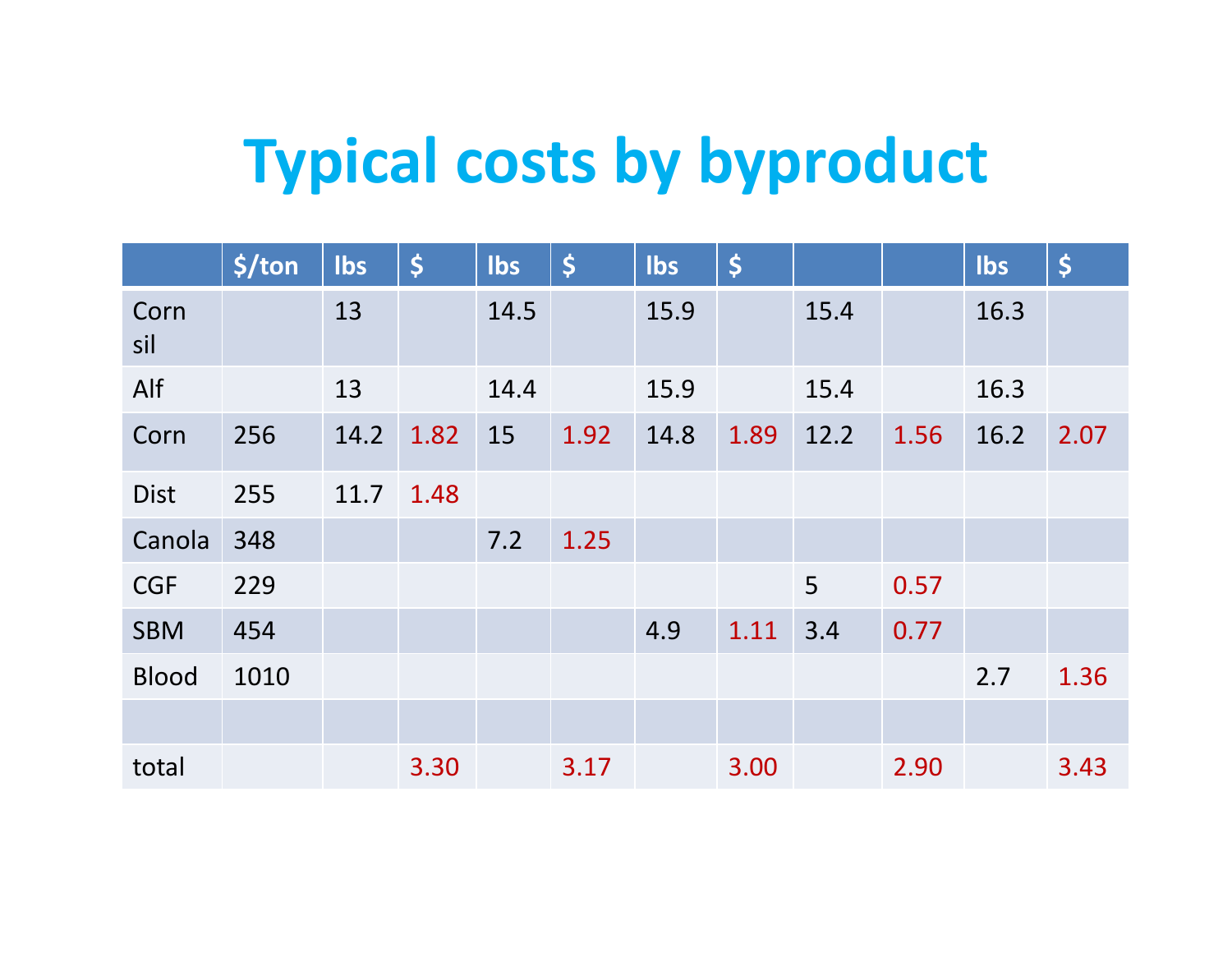### **Corn Silage versus Haylage**

|                | lbs           | lbs |        |
|----------------|---------------|-----|--------|
| Corn silage    | 10            | 22  |        |
| <b>Haylage</b> | 20            | 11  |        |
| Corn           | 16.9 \$2.16   | 12  | \$1.53 |
| <b>SBM</b>     | \$0.93<br>4.1 | 6.8 | \$1.54 |
|                | \$3.09        |     | \$3.07 |

Jan‐Aug, 2012 Corn price \$7.20/bu, SBM \$454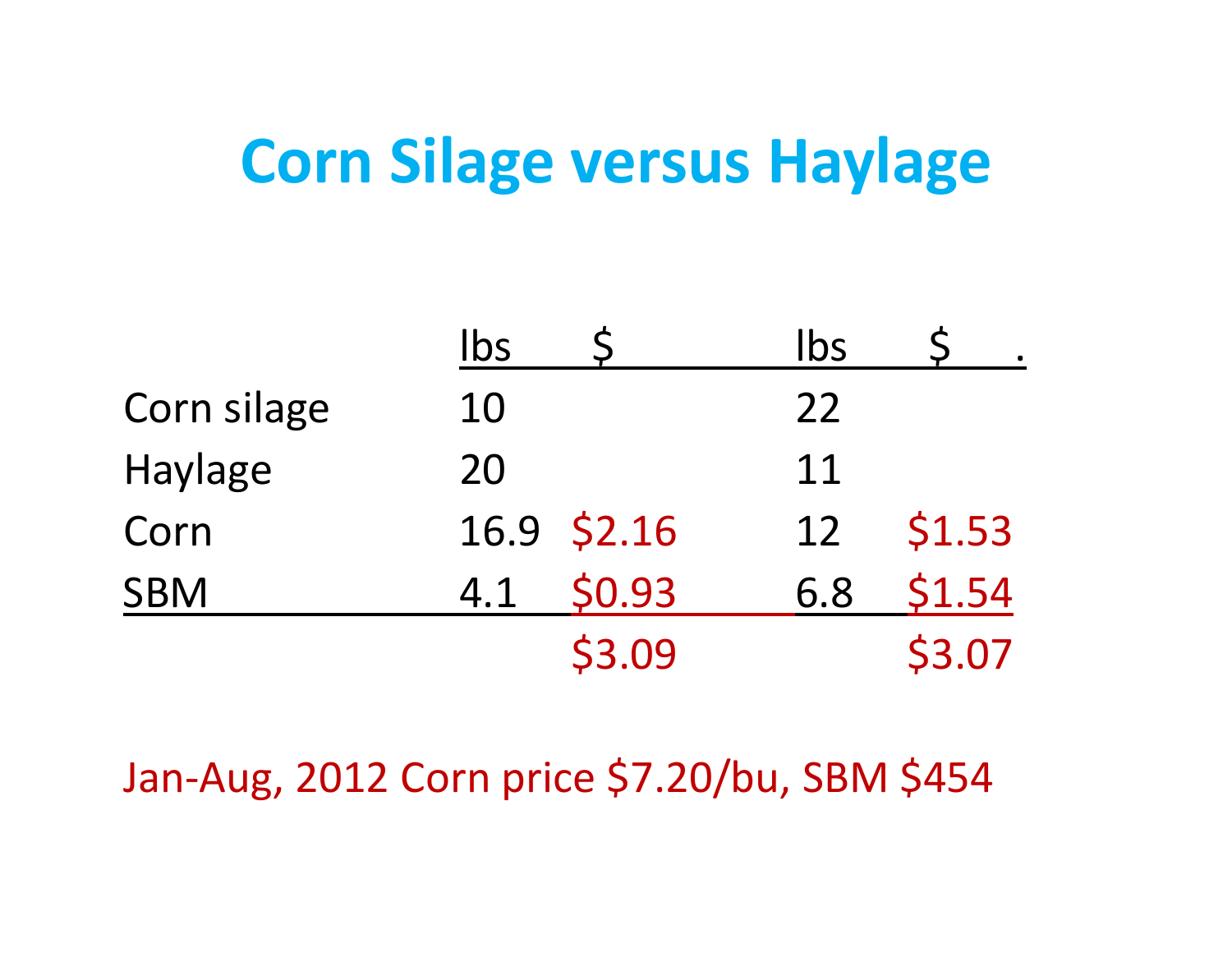# **Corn silage versus Alfalfa**

- Most of time energy versus protein in balance with each other.
- Difference between feed cost per head and return per acre.
- Recent UW spreadsheet, suggests higher return/acre for corn silage, up to \$548/acre.
- Feed cost/head/day most likely not the primary consideration.
- Knowing forage cost of production critical

www.uwex.edu/ces/farmteam/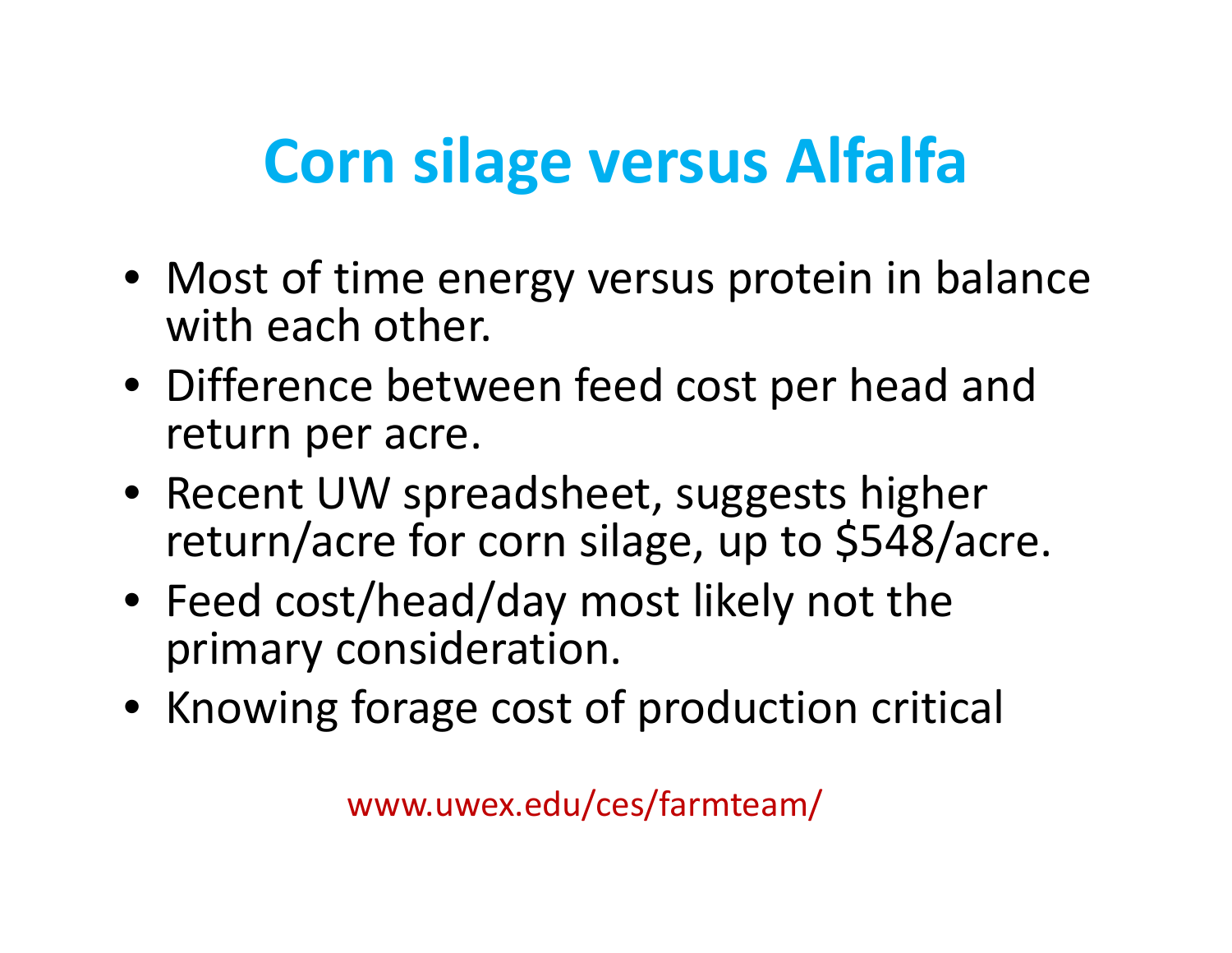## **Corn Silage versus Haylage**

- Bottom line is cows will milk on high quality forage.
- Agronomic decisions may outweigh feed costs.
- Nutrient management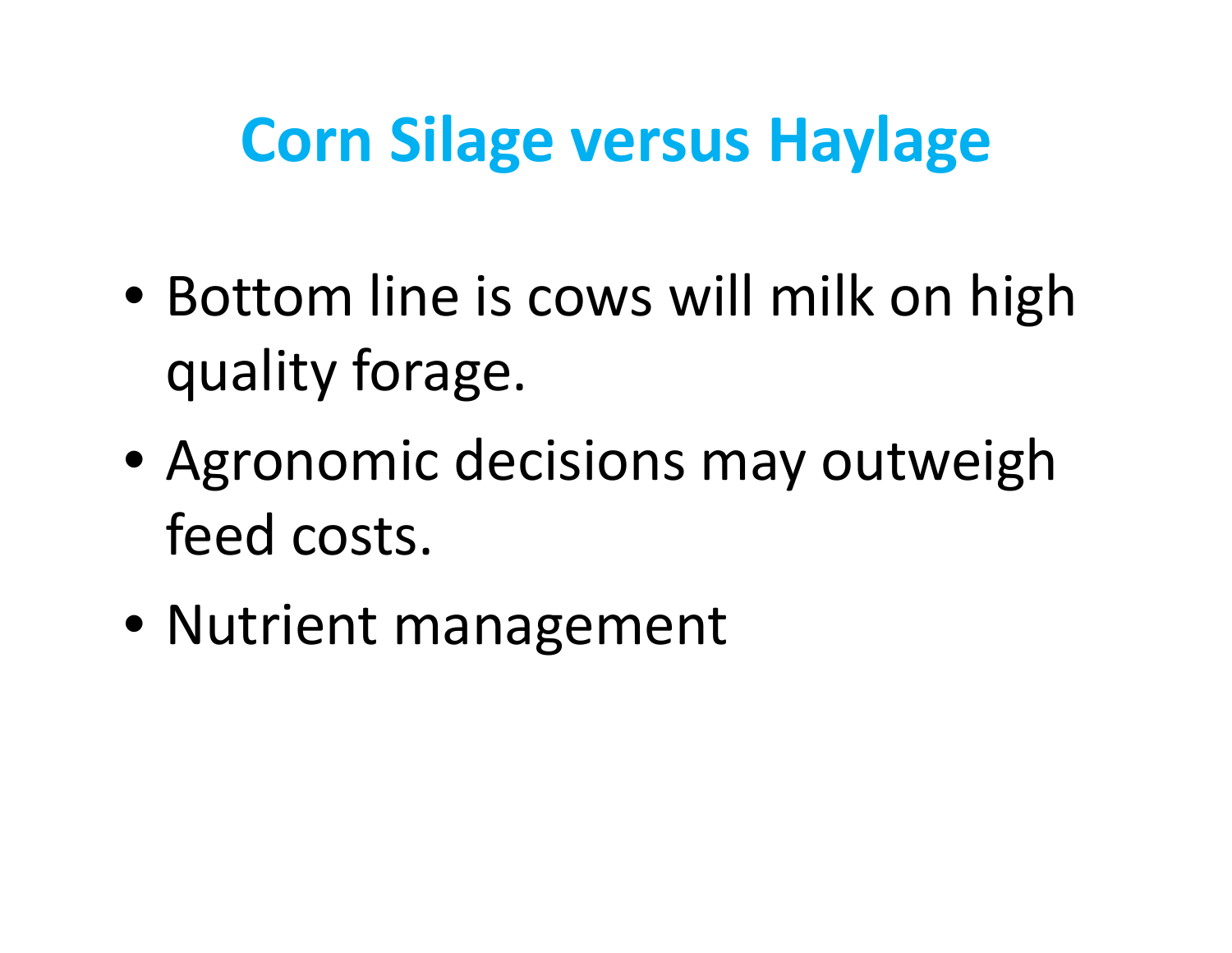## **Alfalfa**

What is the most important part of alfalfa quality.

- 1. Protein
- 2. Particle Length
- 3. Palatability
- 4. Energy?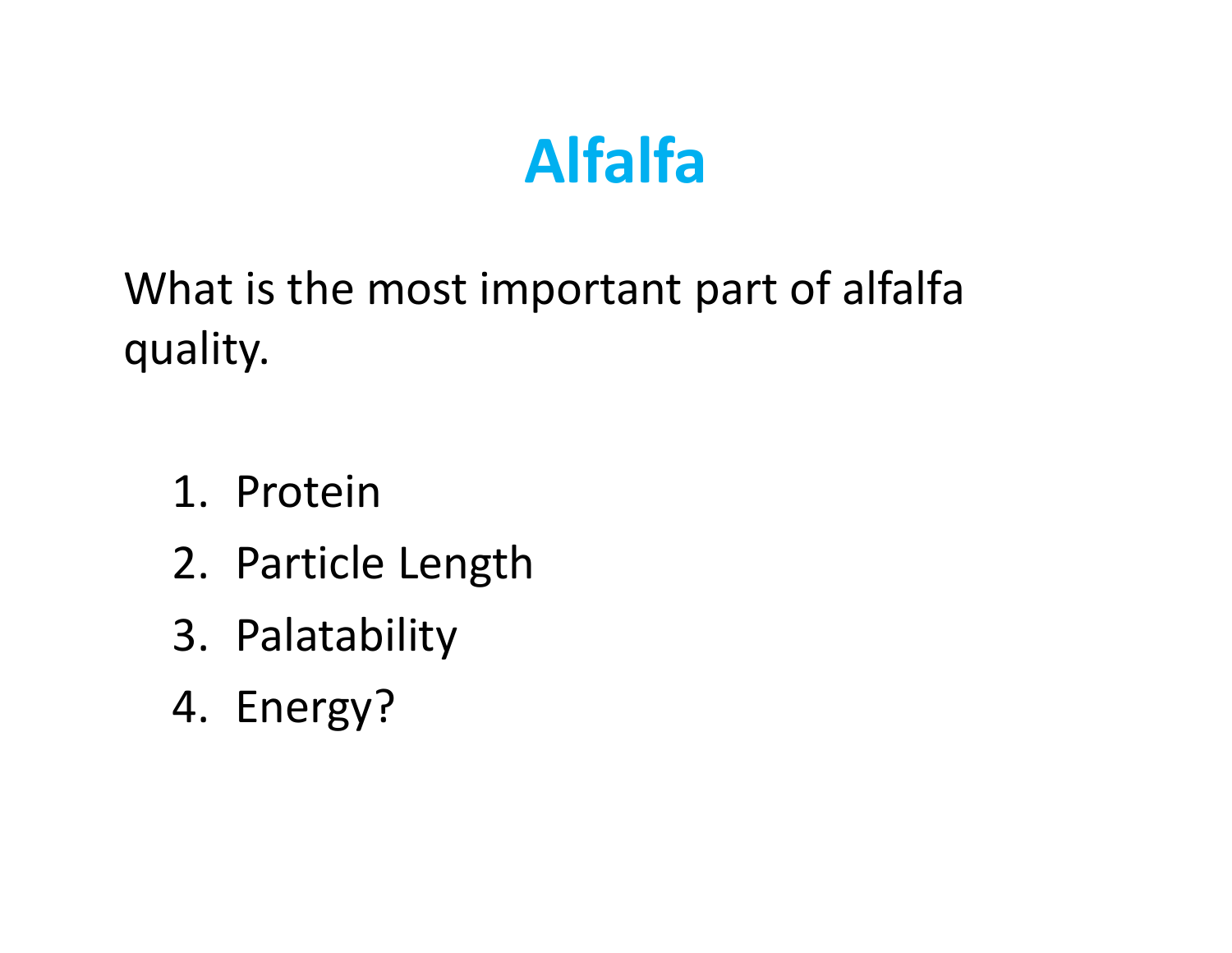### **Value of Protein in Alfalfa**

|                                        | lbs, dm |        | Ibs  |        |  |  |  |  |  |
|----------------------------------------|---------|--------|------|--------|--|--|--|--|--|
| <b>Corn Silage</b>                     | 14.5    |        | 14.5 |        |  |  |  |  |  |
| 18 CP, 125 RFV                         | 14.5    |        |      |        |  |  |  |  |  |
| 22 CP, 125 RFV                         |         |        | 14.5 |        |  |  |  |  |  |
| Corn                                   | 15.4    | 1.97   | 16.8 | 2.14   |  |  |  |  |  |
| <b>SBM</b>                             | 5.3     | 1.20   | 3.9  | 0.88   |  |  |  |  |  |
|                                        |         | \$2.87 |      | \$3.02 |  |  |  |  |  |
| In 2011 cost difference $\geq$ 5 conts |         |        |      |        |  |  |  |  |  |

In 2011 cost difference <sup>&</sup>lt; 5 cents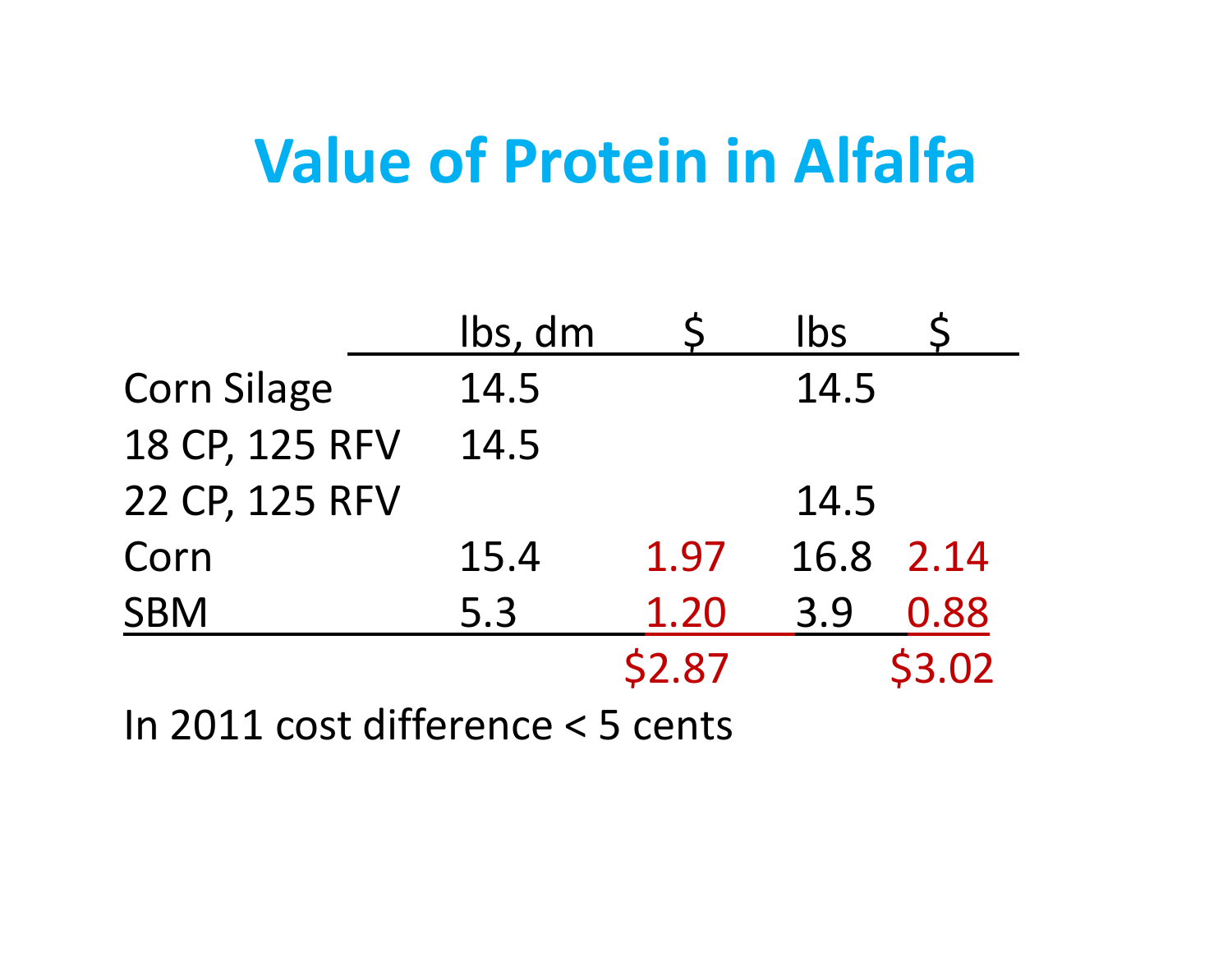### **Value of Energy In Alfalfa**

|                    | Ibs, dm |        | <b>lbs</b> |        |
|--------------------|---------|--------|------------|--------|
| <b>Corn Silage</b> | 14.5    |        | 16.1       |        |
| 18 CP, 125 RFV     | 14.5    |        |            |        |
| 18 CP, 175 RFV     |         |        | 16.1       |        |
| Corn               | 15.4    | 1.97   | 12.3 1.57  |        |
| <b>SBM</b>         | 5.3     | 1.20   | 4.9        | 1.11   |
|                    |         | \$3.17 |            | \$2.68 |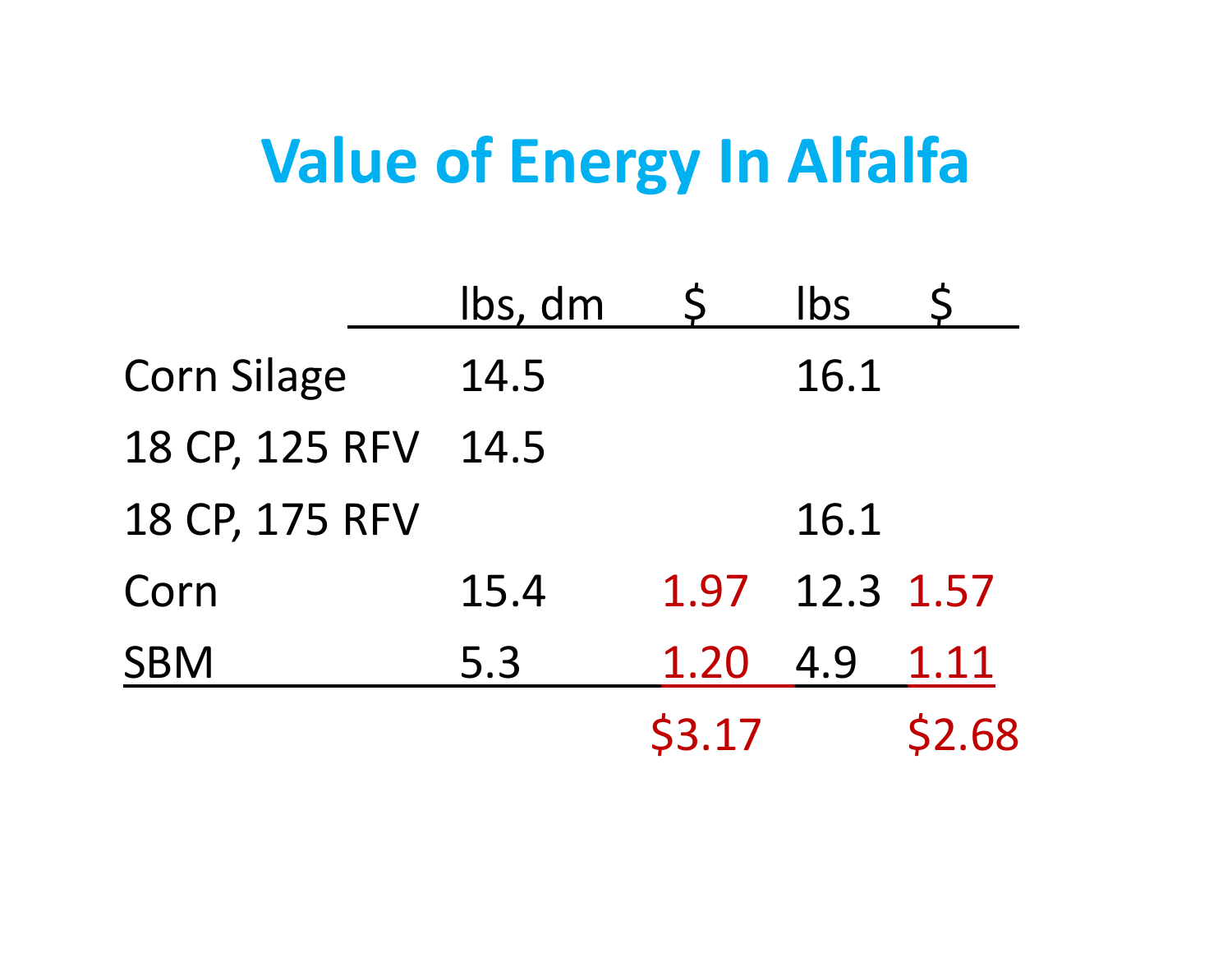# **Alfalfa Considerations**

- This is why you see alfalfa priced off RFV, or in reality energy.
- Fit in crop and nutrient management
- Its protein balances out corn protein
- Particle length might allow for more byproduct
- Quality less affected by DM and processing.
- You have control over alfalfa quality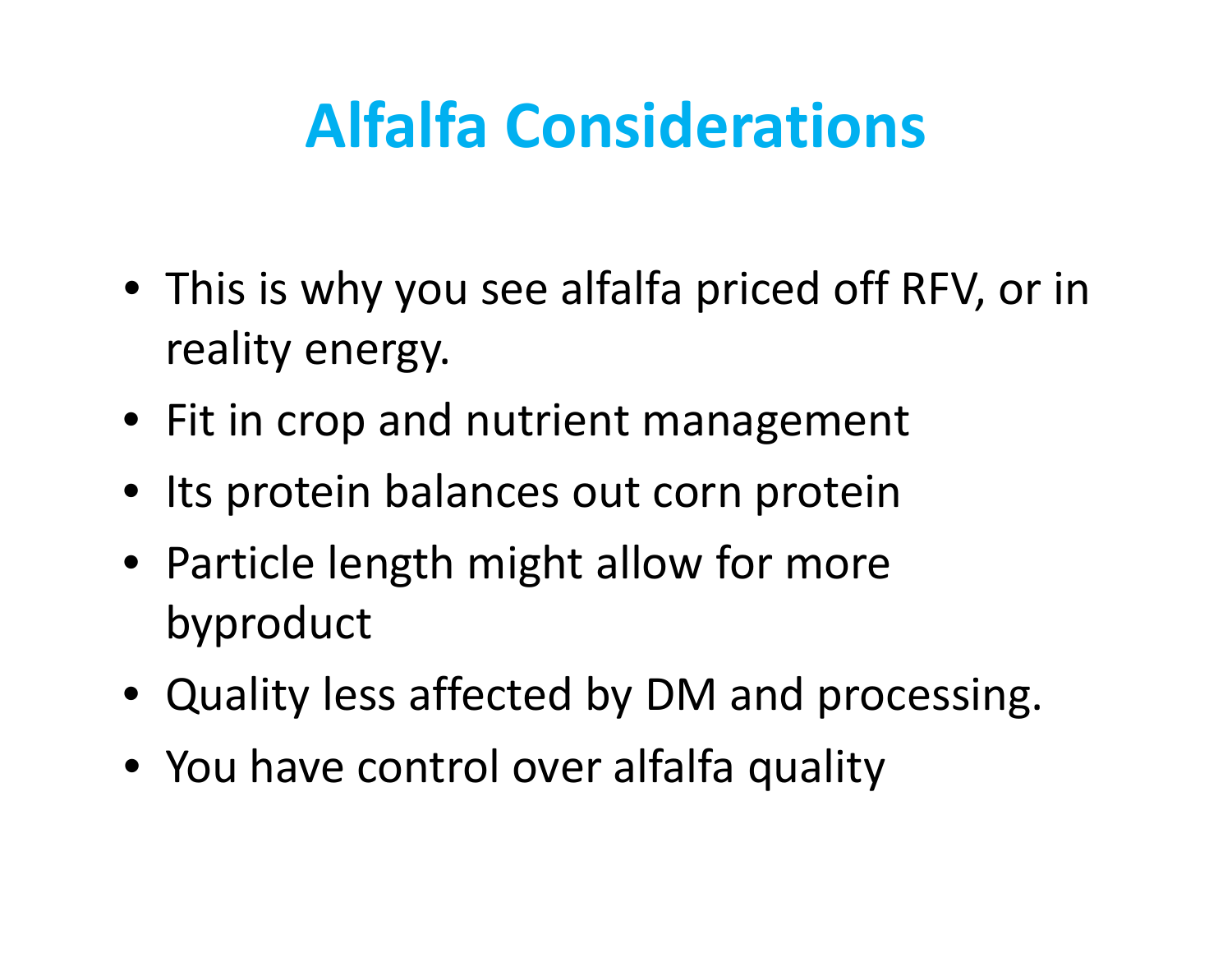# **Corn silage, what is important**

- Tonnage
- Less trips over field
- Nutrient management
- Notion that it is more consistent than alfalfa
	- More dependant on DM and processing.
	- Improves with time in silo while alfalfa does not.
	- Mycotoxin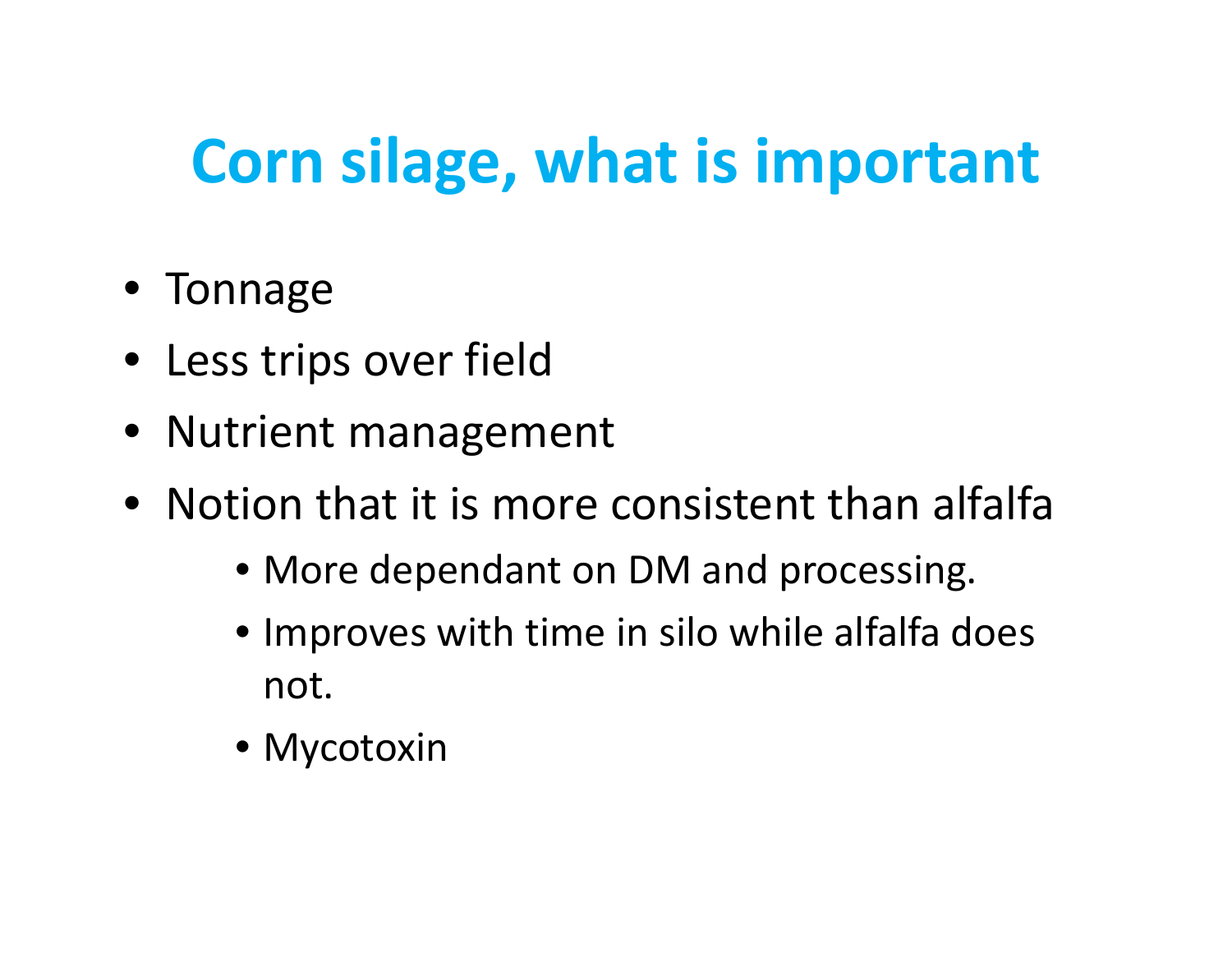



**MILL WAR TAW (INCT)**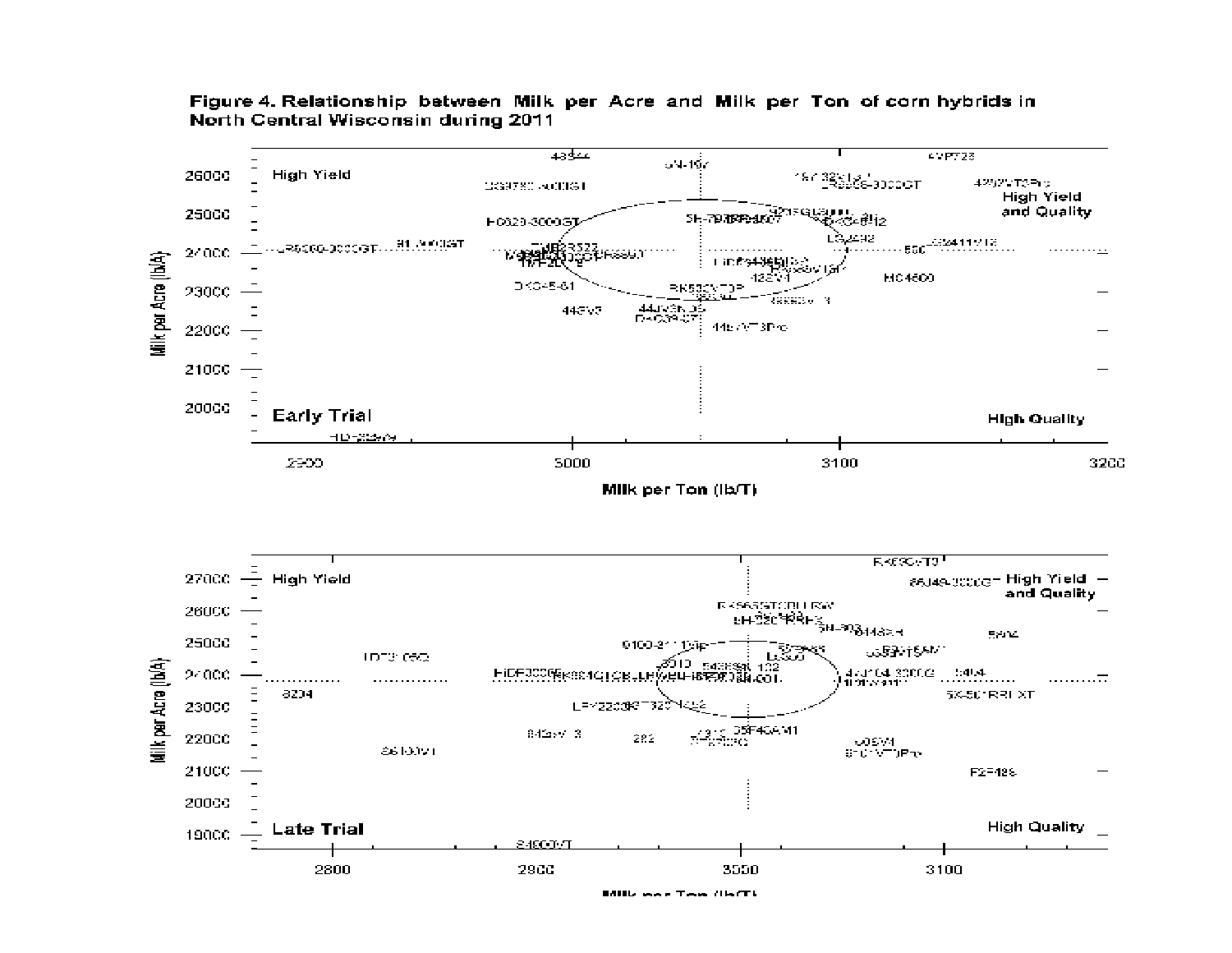## **Corn silage In the Real World**

- Corn silage made too dry
	- Dairyland labs 2011 64.9% DM 6.9LSD 2010 64.5% DM 6.9LSD
	- Too many poorly processed corn silages.
	- Generally does not milk as well fresh.
	- Have very little control over chemical composition other than cutting height.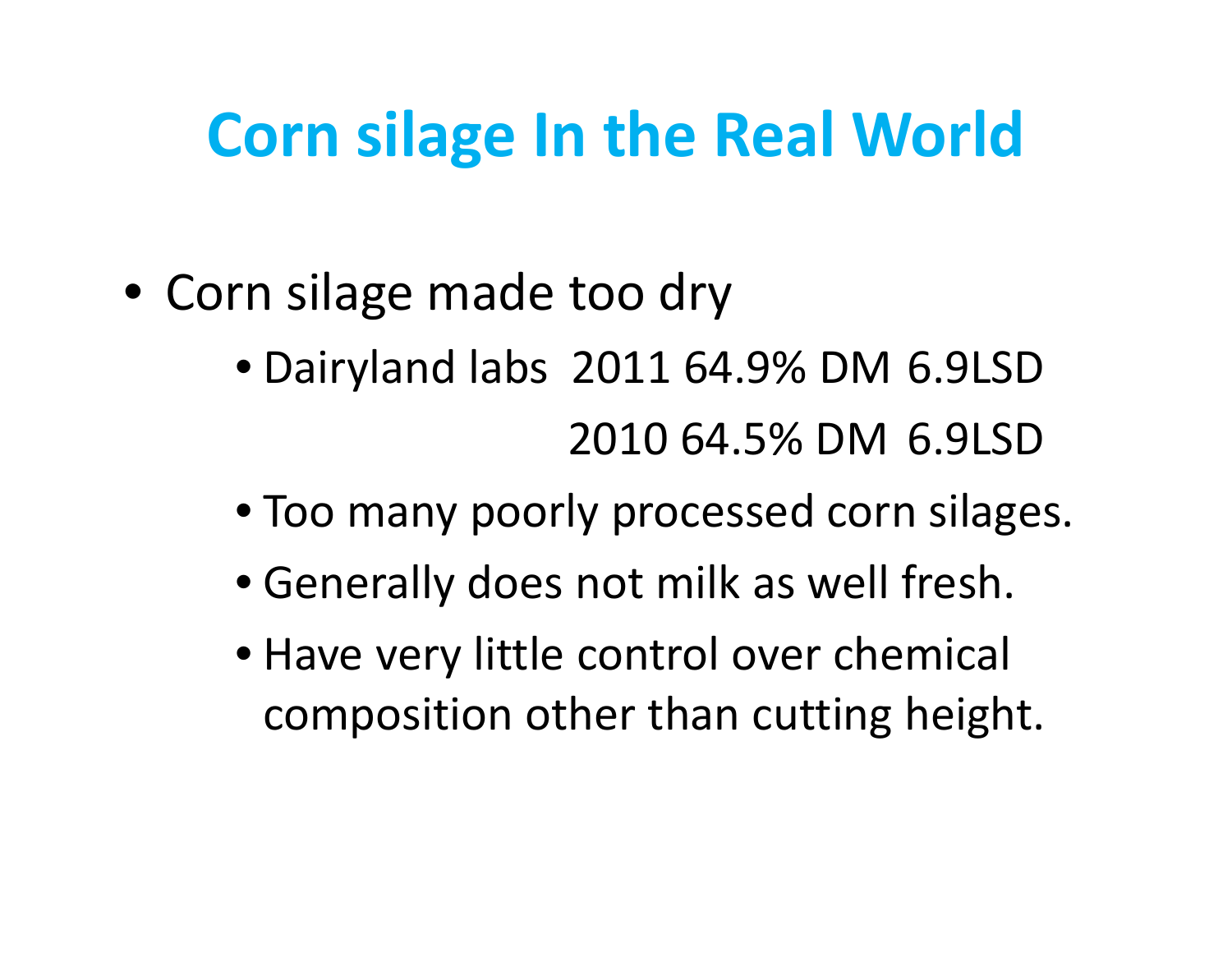#### **Milk/ton versus DM**

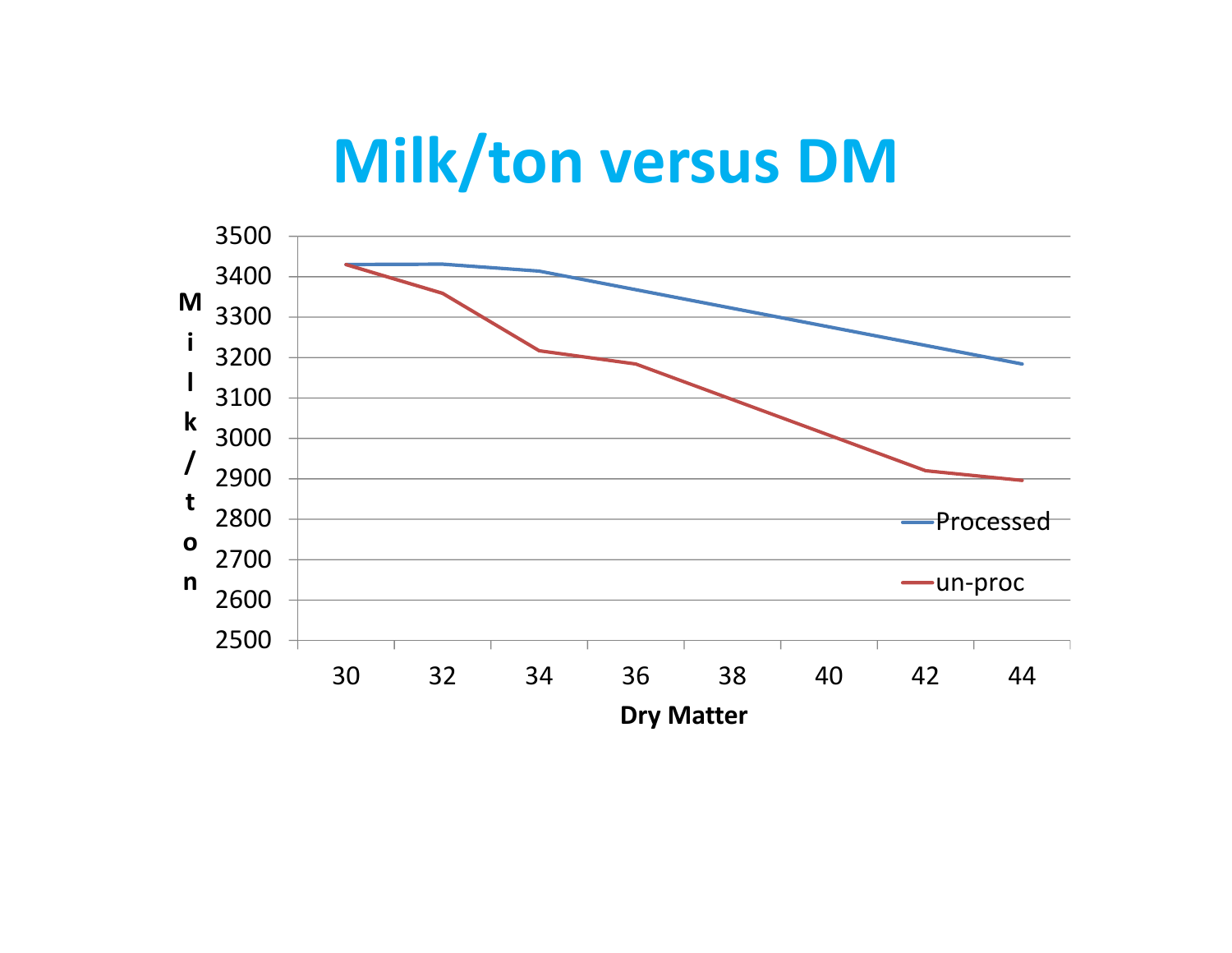### **What does milk per ton really mean**

- 200 lbs milk <sup>x</sup> \$18 milk is \$36/ton corn silage
- 200 lbs milk <sup>x</sup> .35mcal / .92 mcal in corn=\$10/ton corn silage.
- That means the corn silage you paid \$60/ as fed ton for went from \$170/ton DM to \$200/ton DM, or \$.20‐.25/head/day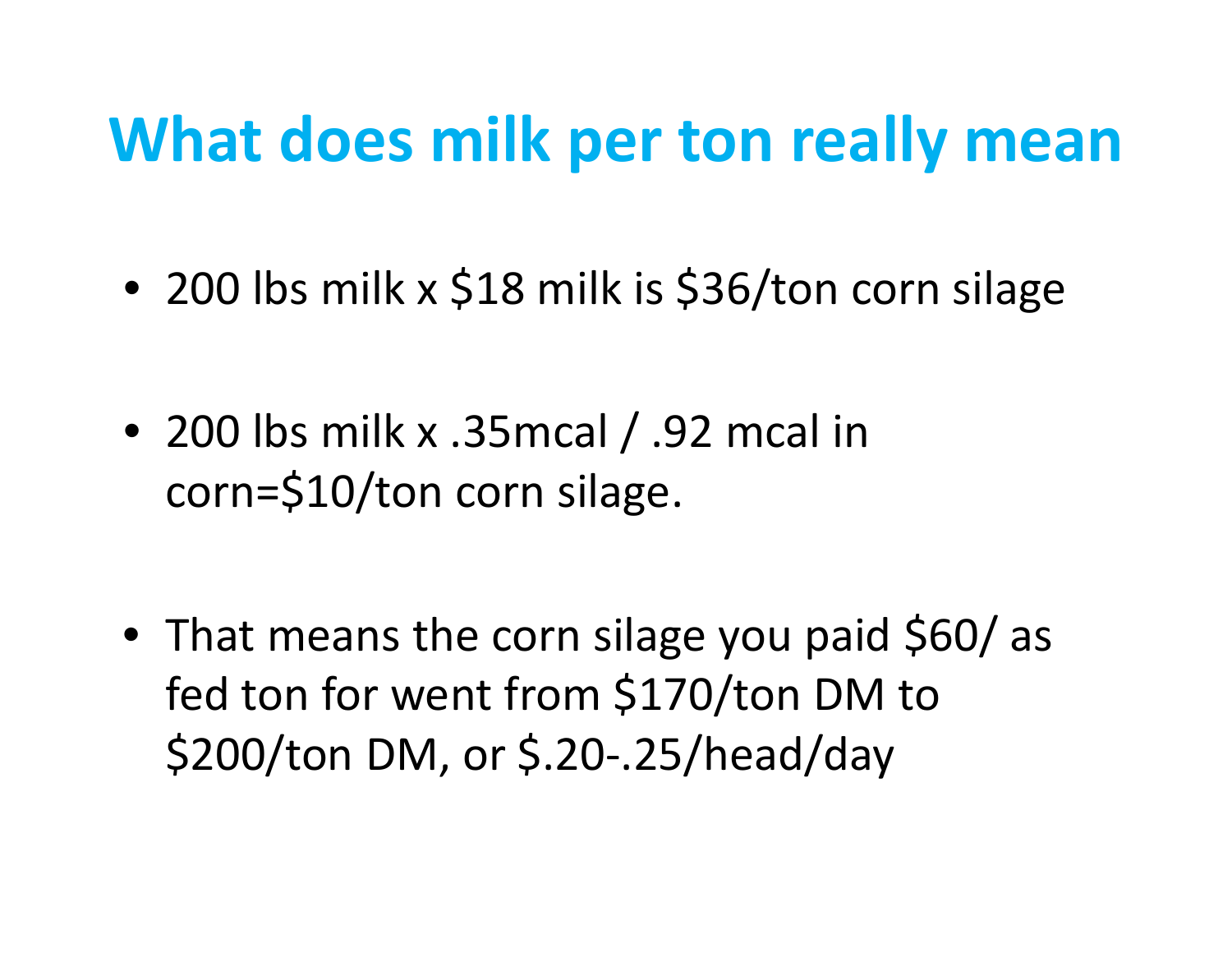## **Cost of lower milk/ton**

|               | lbs, dm |               | <b>lbs</b> |               |
|---------------|---------|---------------|------------|---------------|
| 3200 milk/ton | 16.1    |               |            |               |
| 3000 milk/ton |         |               | 15.1       |               |
| 22cp, 125 RFV | 16.1    |               | 15.1       |               |
| Corn          | 12.3    | 1.57          | 14.3 1.83  |               |
| <b>SBM</b>    | 6.9     | 1.56 7.2 1.63 |            |               |
|               |         | \$3.13        |            | <b>\$3.46</b> |

Bottom line is cost reality is worse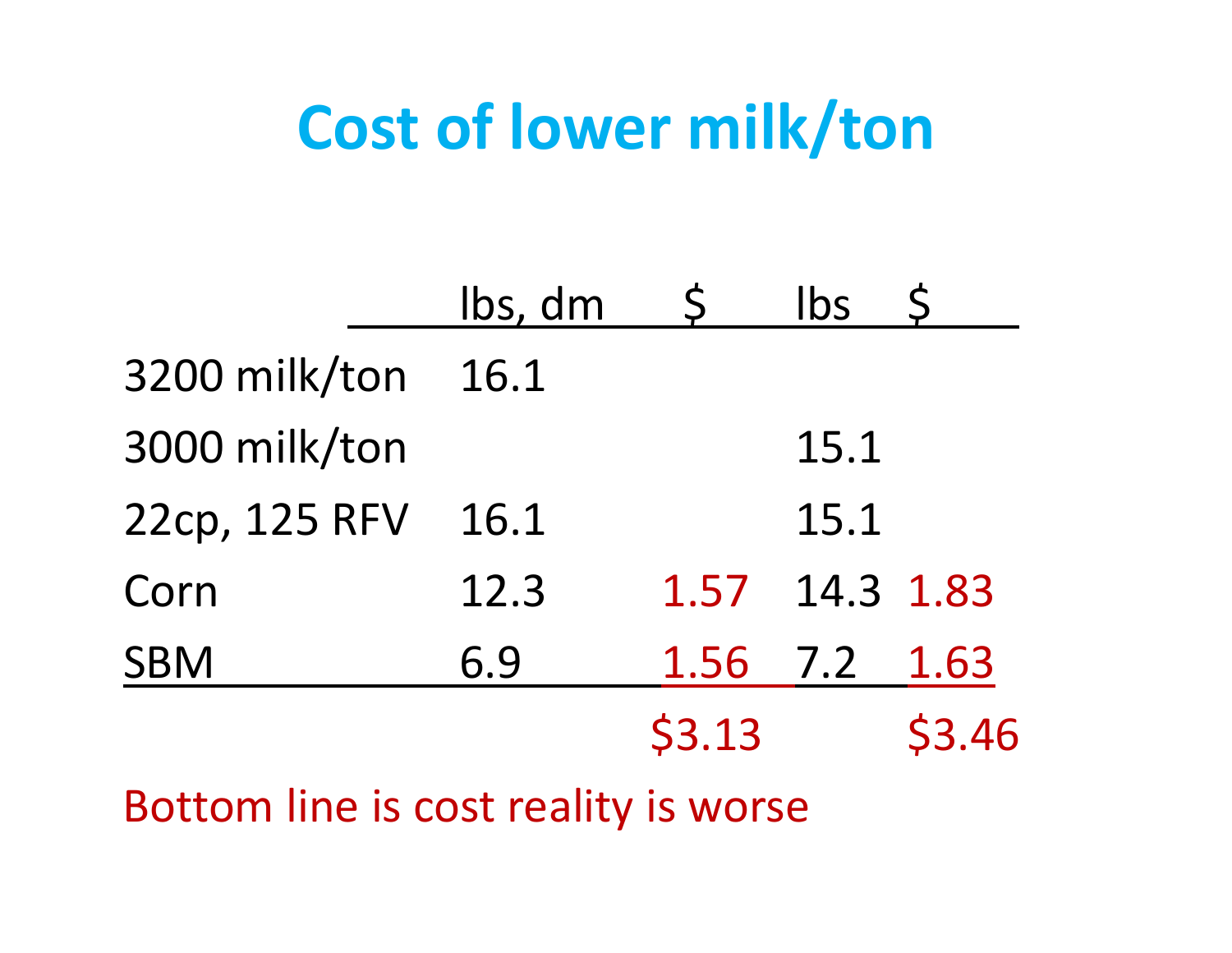## **Corn Silage Variation**

Bill Mahanna

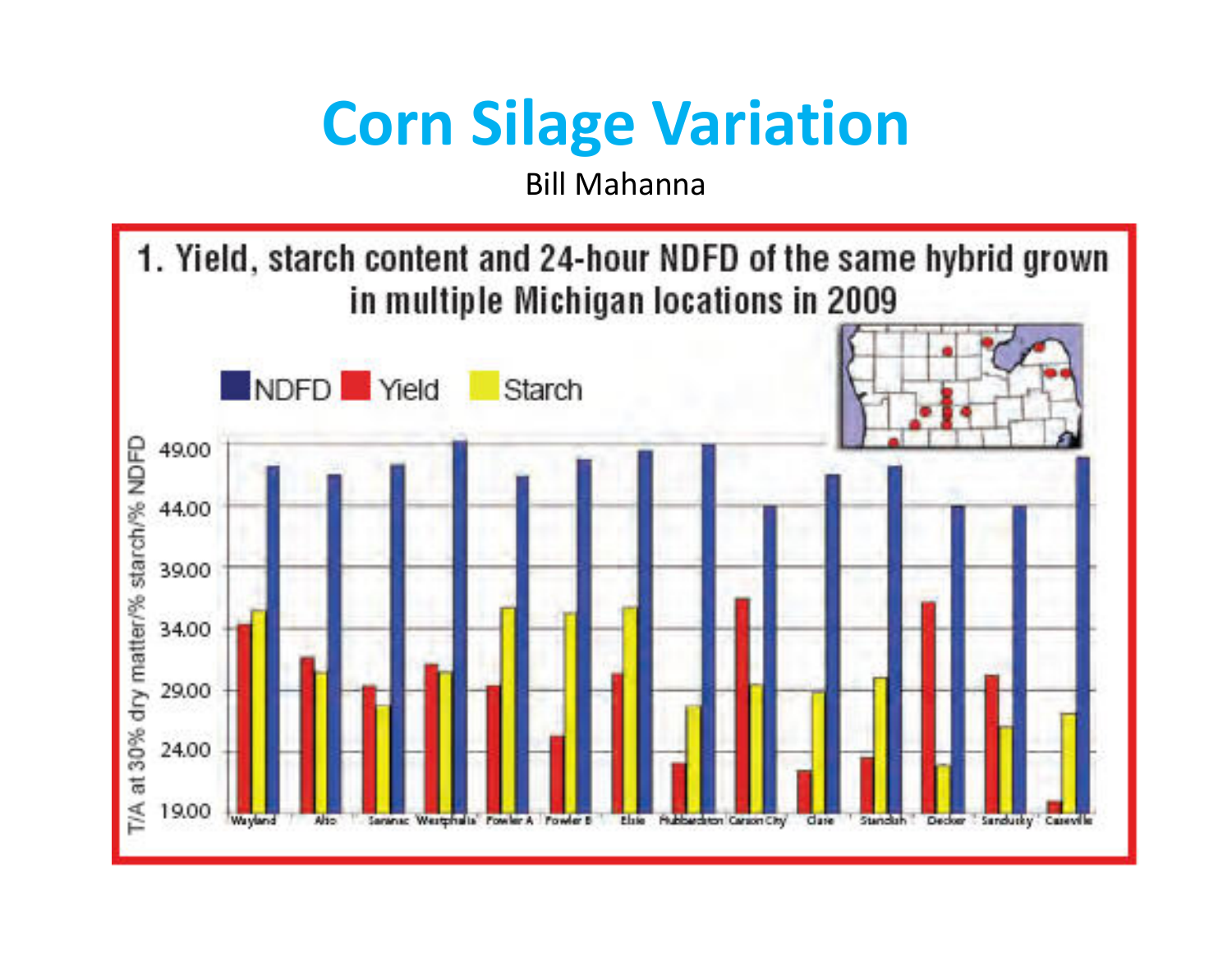### **Influences on corn silage**

- Less than half of variation in corn silage digestible energy due to genetics(non‐ bmr).
- Do not assume words like soft kernel, digestible starch, etc., will compensate for poor management. They do not.
- Have one shot to get corn silage right.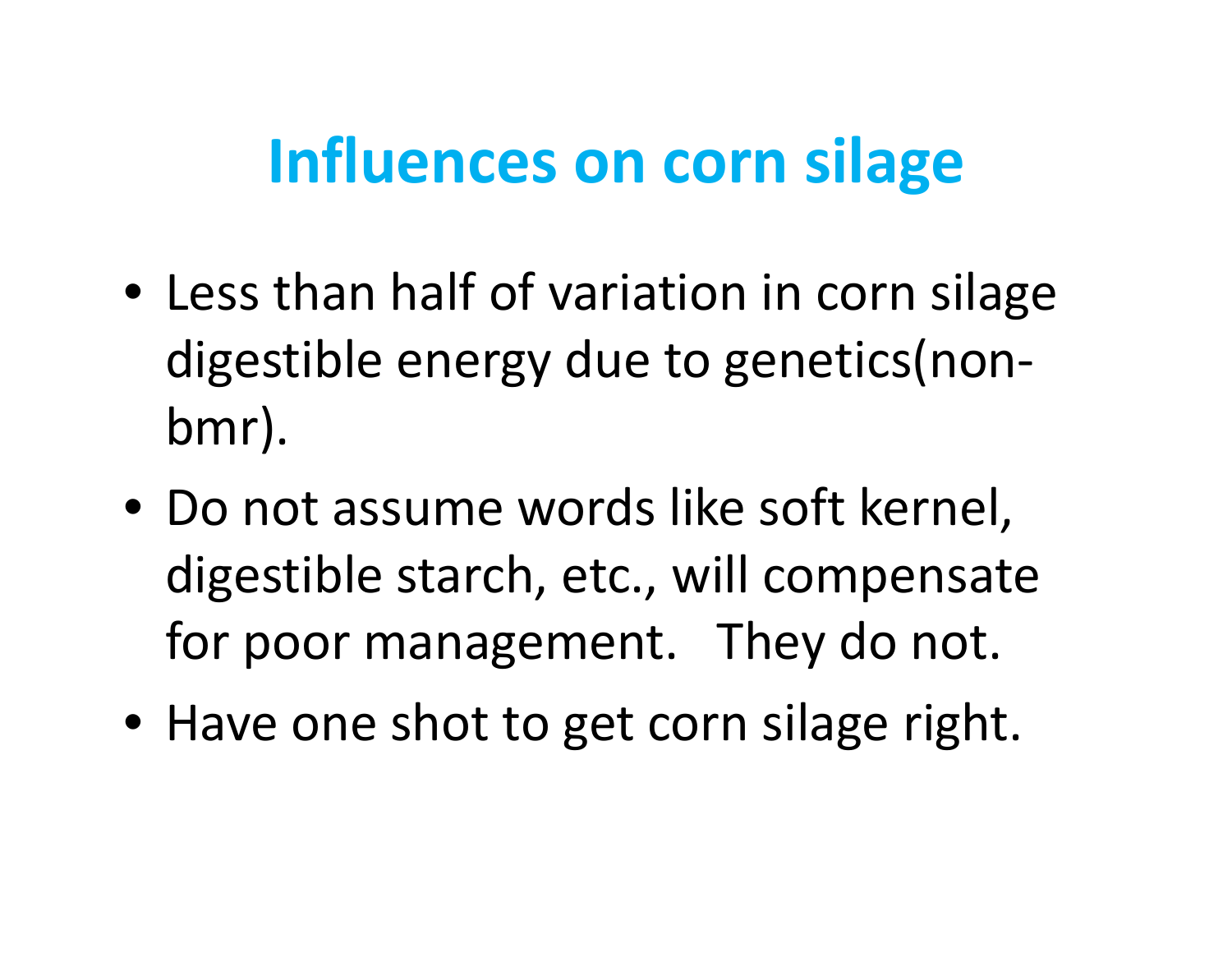# **Pricing Ingredients**

- Feedval commonly used to price ingredients against standard prices.
- It can be deceiving, always look at job you want ingredient to do.
- It prices all feeds off reference feeds, Blood meal, urea, corn, tallow. Feedval 2012 prices off nutrients.
- Most think of feed value in context of just purchased costs.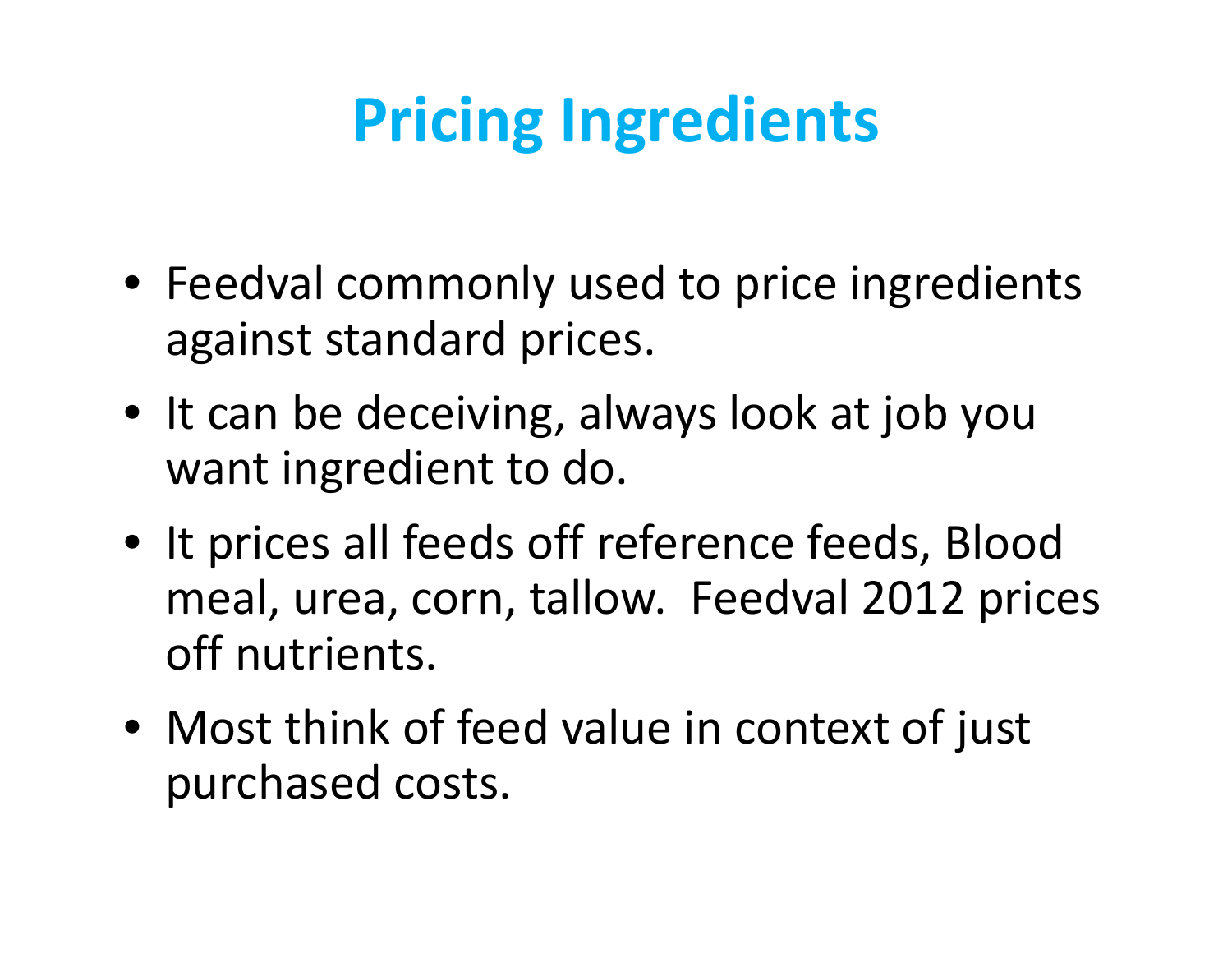# **Feedval price**

|                   | Actual cost, $\boldsymbol{\mathsf{S}}$ | <b>Calculated \$</b> | <b>Value</b> |
|-------------------|----------------------------------------|----------------------|--------------|
| <b>Distillers</b> | 255                                    | 350                  | 73%          |
| Canola            | 348                                    | 319                  | 103%         |
| <b>SBM</b>        | 454                                    | 451                  | 101%         |
| <b>Blood</b>      | 1010                                   | 933                  | 108%         |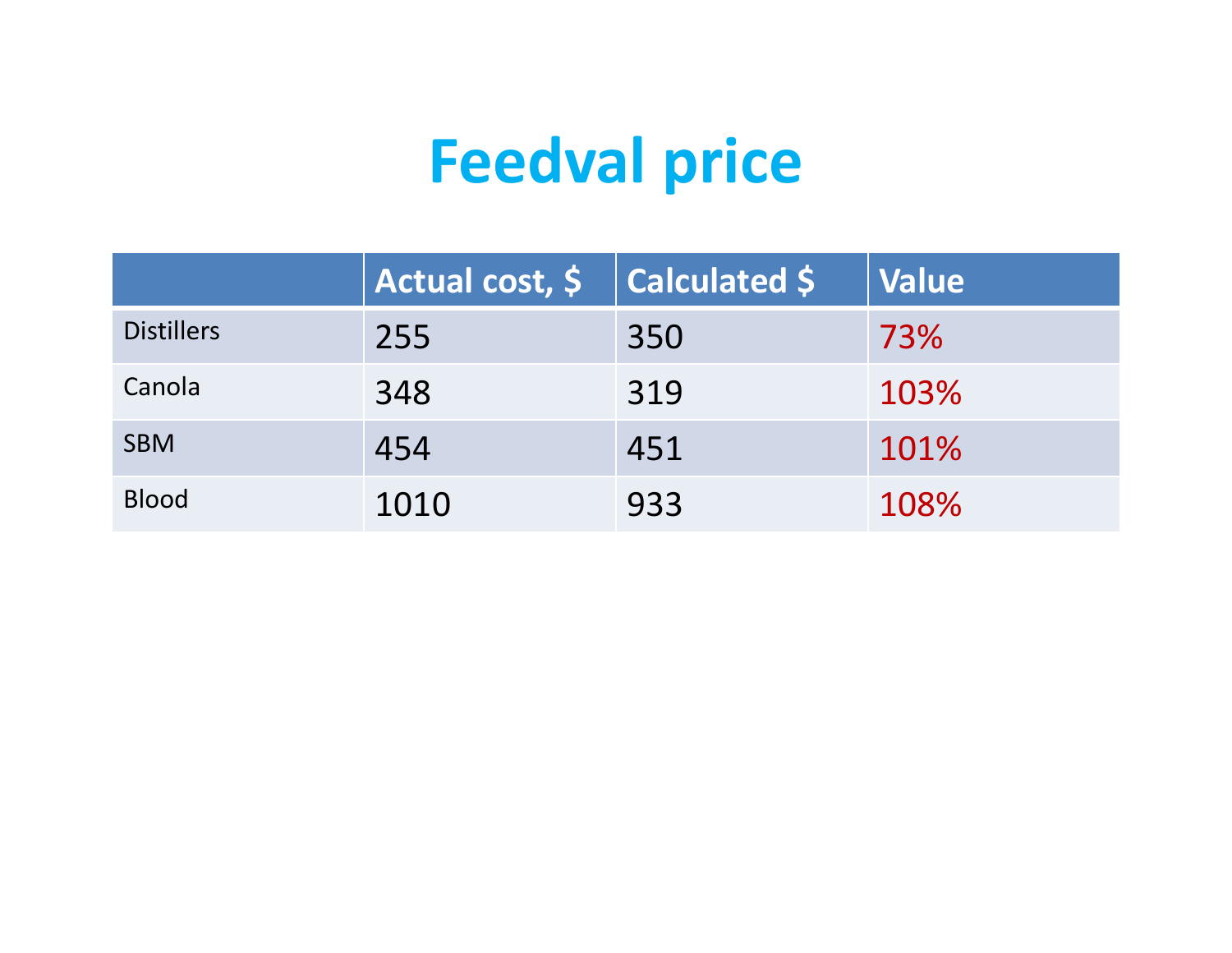# **Typical costs by byproduct**

|              | <b>Ibs</b> | $\overline{\boldsymbol{\zeta}}$ | Ibs  | $\left  \boldsymbol{\zeta} \right $ | Ibs  | $\overline{\boldsymbol{\varsigma}}$ | <b>Ibs</b> | $\varsigma$ |
|--------------|------------|---------------------------------|------|-------------------------------------|------|-------------------------------------|------------|-------------|
| Corn sil     | 13         |                                 | 14.5 |                                     | 15.9 |                                     | 16.3       |             |
| Alf          | 13         |                                 | 14.4 |                                     | 15.9 |                                     | 16.3       |             |
| Corn         | 14.2       | 1.82                            | 15   | 1.92                                | 14.8 | 1.89                                | 16.2       | 2.07        |
| <b>Dist</b>  | 11.7       | 1.48                            |      |                                     |      |                                     |            |             |
| Canola       |            |                                 | 7.2  | 1.25                                |      |                                     |            |             |
| <b>SBM</b>   |            |                                 |      |                                     | 4.9  | 1.11                                |            |             |
| <b>Blood</b> |            |                                 |      |                                     |      |                                     | 2.7        | 1.36        |
|              |            |                                 |      |                                     |      |                                     |            |             |
| total        |            | 3.30                            |      | 3.17                                |      | 3.00                                |            | 3.43        |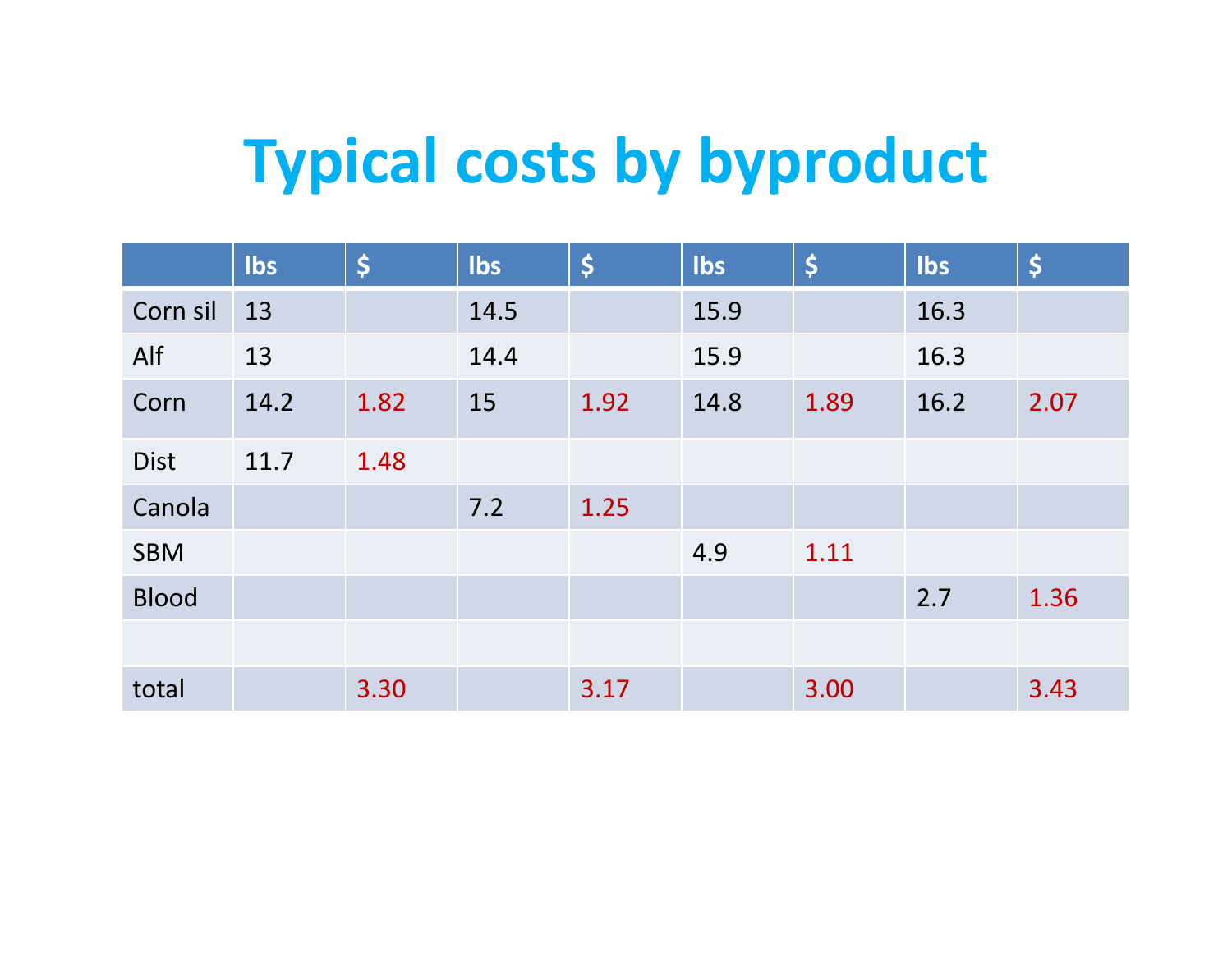#### **Byproduct Actual Cost**

|             | Ibs  |           | lbs       |      |
|-------------|------|-----------|-----------|------|
| Forage      | 31.8 |           | 26        |      |
| Corn        |      | 14.8 1.89 | 14.2 1.82 |      |
| <b>SBM</b>  | 4.9  | 1.11      |           |      |
| <b>Dist</b> |      |           | 11.7 1.48 |      |
|             |      | 3.00      |           | 3.30 |

\$0.30 reduces forage by 5.8 lbs, meaning distillers actually costs \$103/ton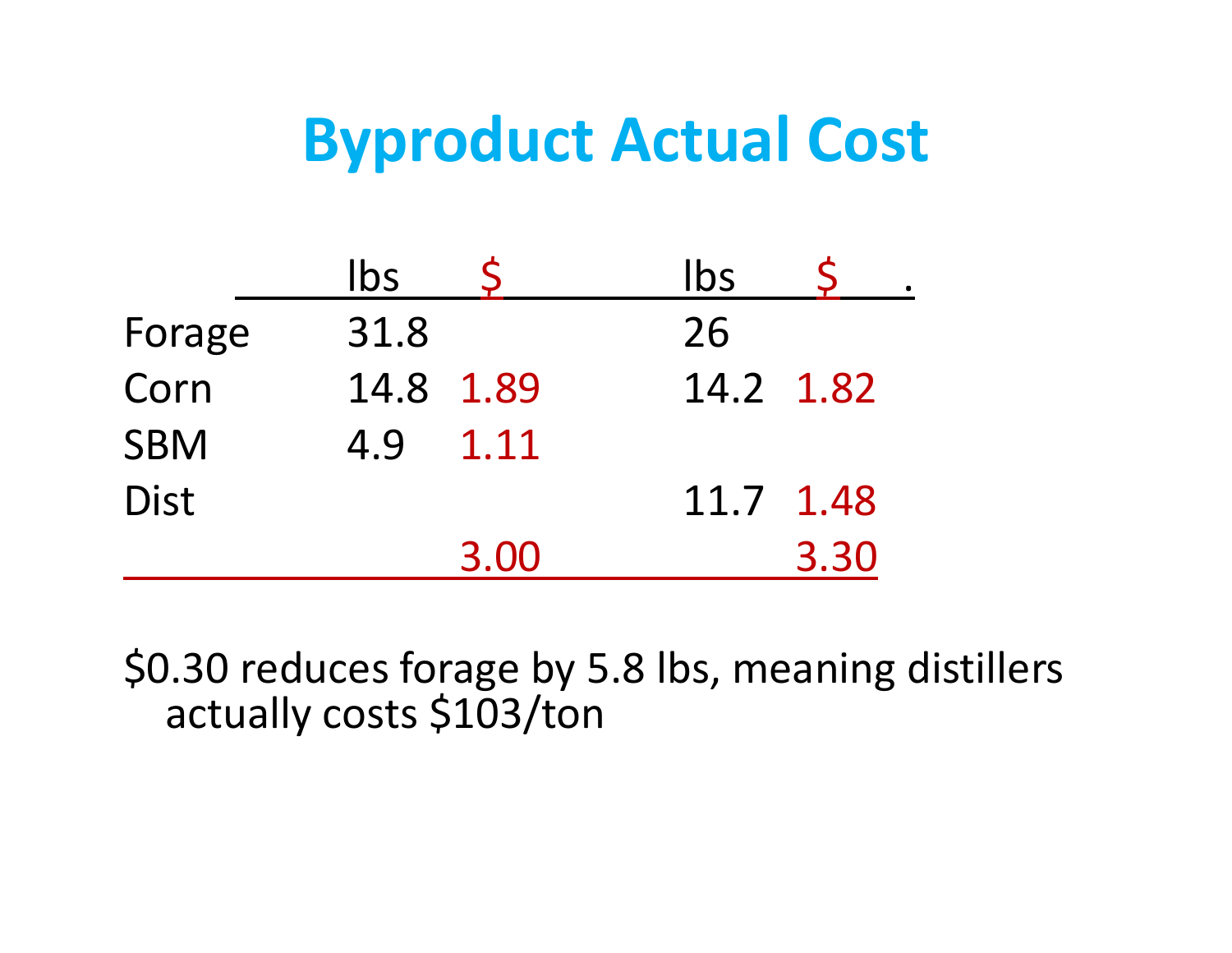## **By‐product Composition**

| $\frac{9}{6}$ | <b>Alfalfa</b> | <b>C.S.</b>     | <b>Corn</b> | <b>Dist</b> | <b>Gluten</b><br><b>Feed</b> | <b>Malt</b><br>spouts | <b>Cotton</b><br>seed | <b>Citrus</b> | <b>Soyhulls</b> |
|---------------|----------------|-----------------|-------------|-------------|------------------------------|-----------------------|-----------------------|---------------|-----------------|
|               |                |                 |             |             |                              |                       |                       |               |                 |
| <b>CP</b>     | 20             | $6 - 9$         | $6 - 9$     | 30          | $20 - 22$                    | 18-20                 | 18-20                 | $7 - 8$       | $11 - 13$       |
| <b>ADF</b>    | $30 - 40$      | $20 - 30$       | $3 - 5$     | 18          | $10 - 12$                    | 20                    | 40                    | 16            | 44              |
| <b>NDF</b>    | 40-50          | $32 - 44$       | $8 - 10$    | 30          | 36                           | 40                    | 50                    | 24            | 60              |
| Starch        | $\overline{0}$ | Lo 20-<br>hi 30 | 65-70       | < 5         | $15 - 20$                    | $6 - 15$              | $\overline{0}$        | $15 - 20$     | $\overline{0}$  |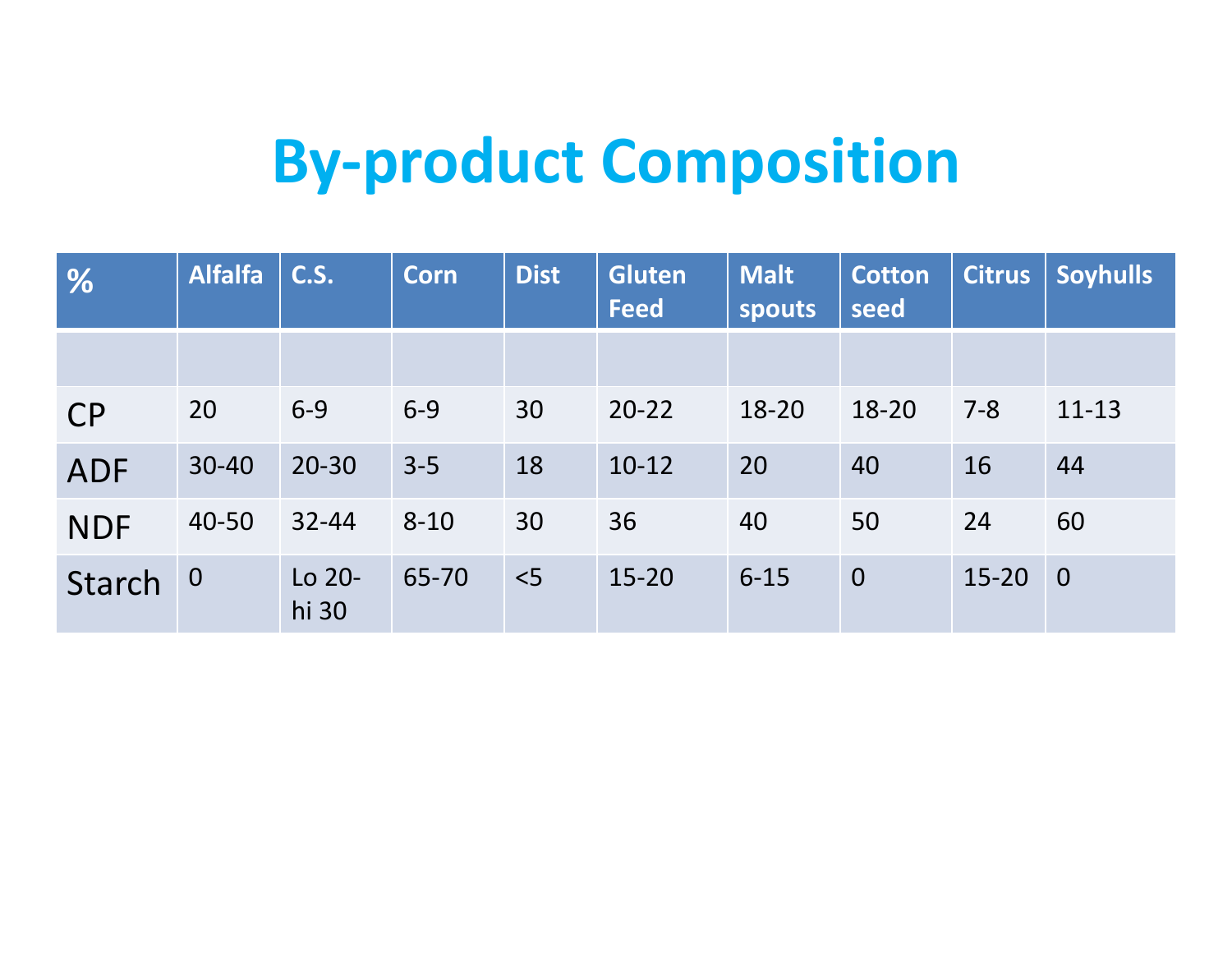### **Byproduct considerations**

- Greater availability of lower starch versus higher starch byproducts, favors corn silage.
- Other than cottonseed, they do not provide effective fiber, favors proper forage particle length.
- Offer <sup>a</sup> degree of ration stabilization.
- Watch for windows of contract options.
- Are we having <sup>a</sup> shift from focusing on growing forage to growing grain.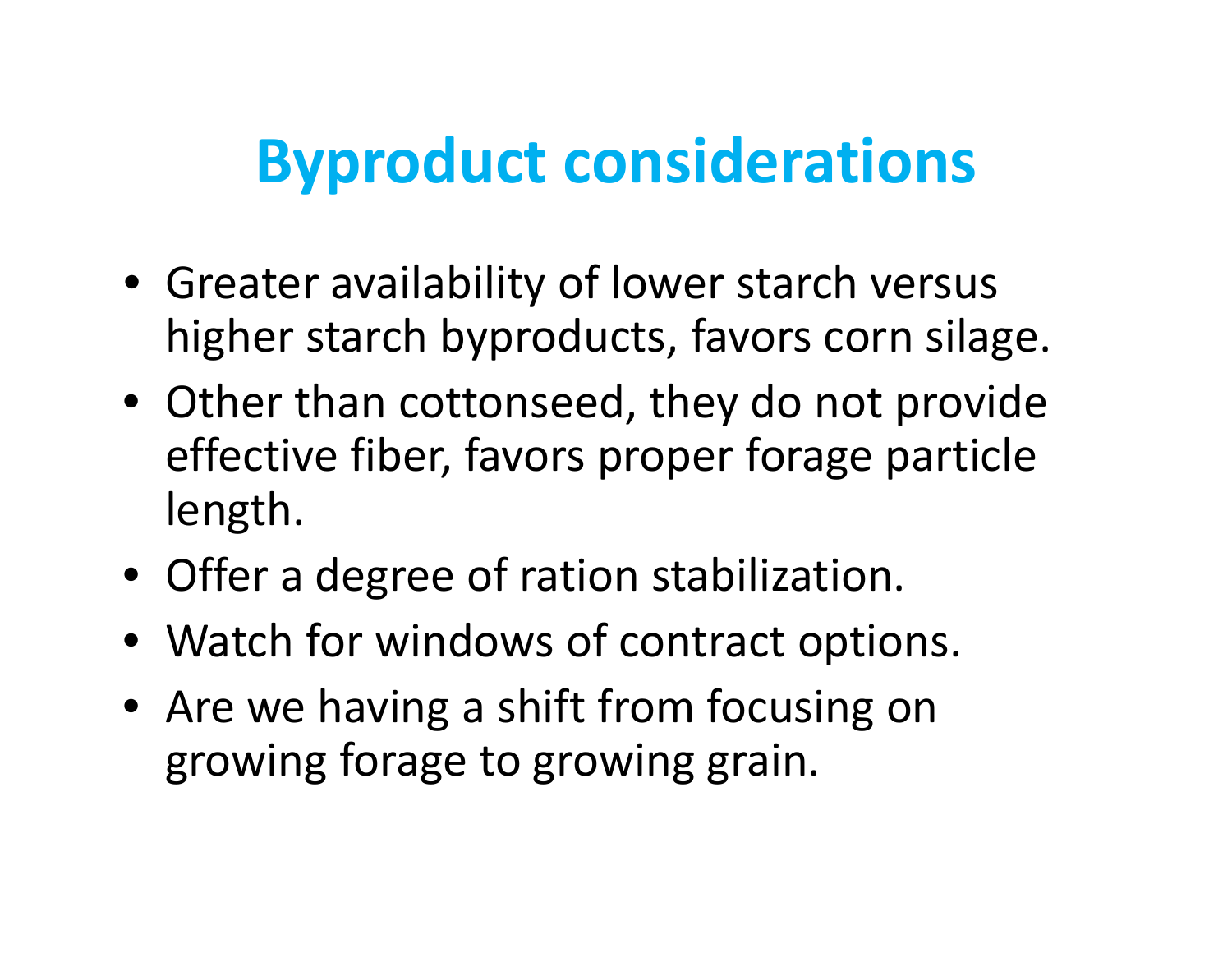- Cows do not have <sup>a</sup> strict requirement for starch, but rather energy.
- Fermentable carbohydrate is really what matters.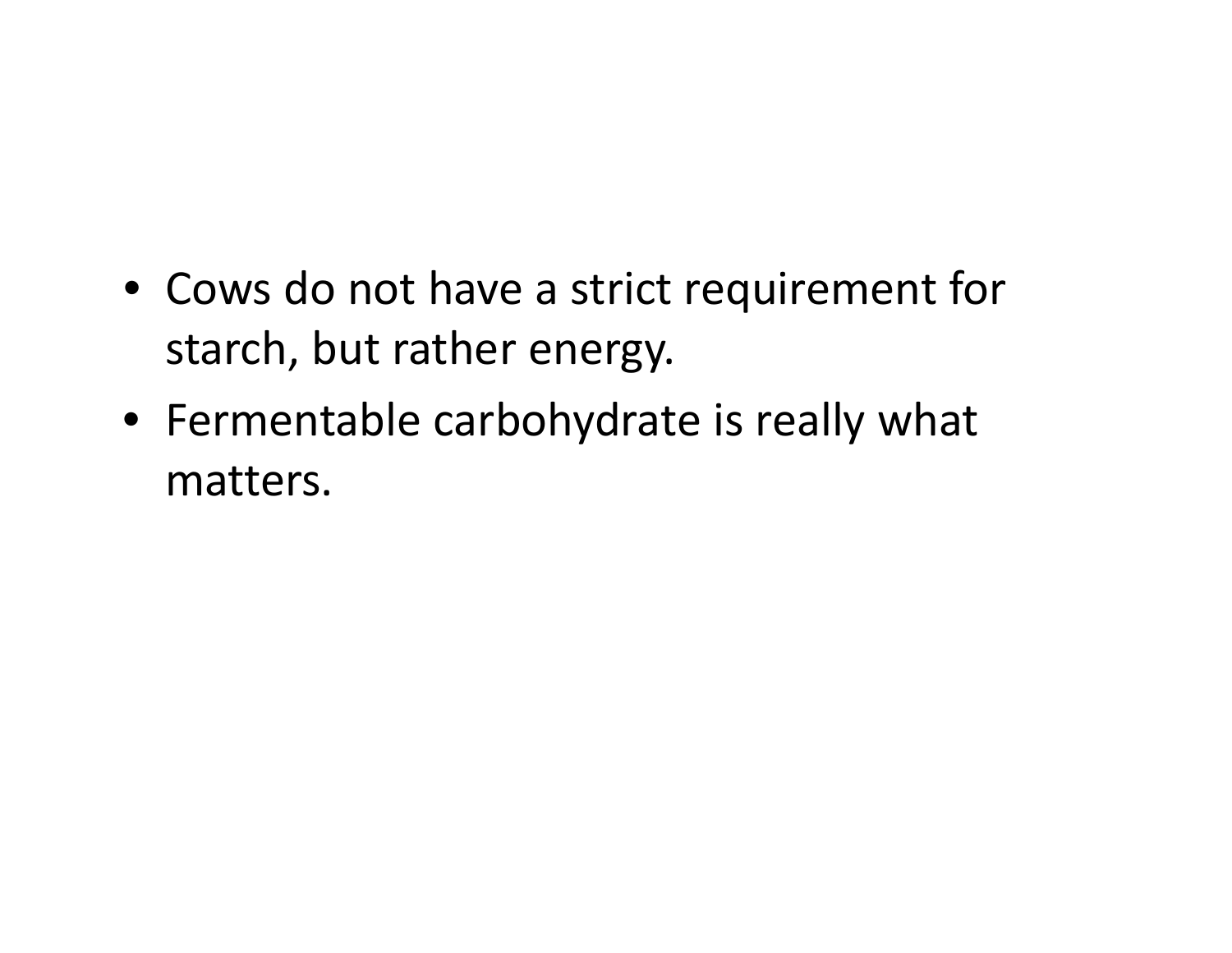#### **Targeted Byproduct Usage**

|                 | lbs  |      | lbs  |      | bs   |      |
|-----------------|------|------|------|------|------|------|
| Haylage         | 16   |      | 16.5 |      | 13.5 |      |
| <b>Corn Sil</b> | 16   |      | 13.2 |      | 16.8 |      |
| Corn            | 14.8 | 1.89 | 15.4 | 1.97 | 13.7 | 1.75 |
| <b>SBM</b>      | 4.9  | 1.11 | 3.0  | 0.68 | 3.8  | 0.86 |
| <b>Dist</b>     |      |      | 3.6  | 0.45 | 3.7  | 0.47 |
|                 |      | 3.00 |      | 3.10 |      | 3.08 |

Distillers has net cost of \$55/ton when replacing corn silage or \$45/ton when replacing haylage.